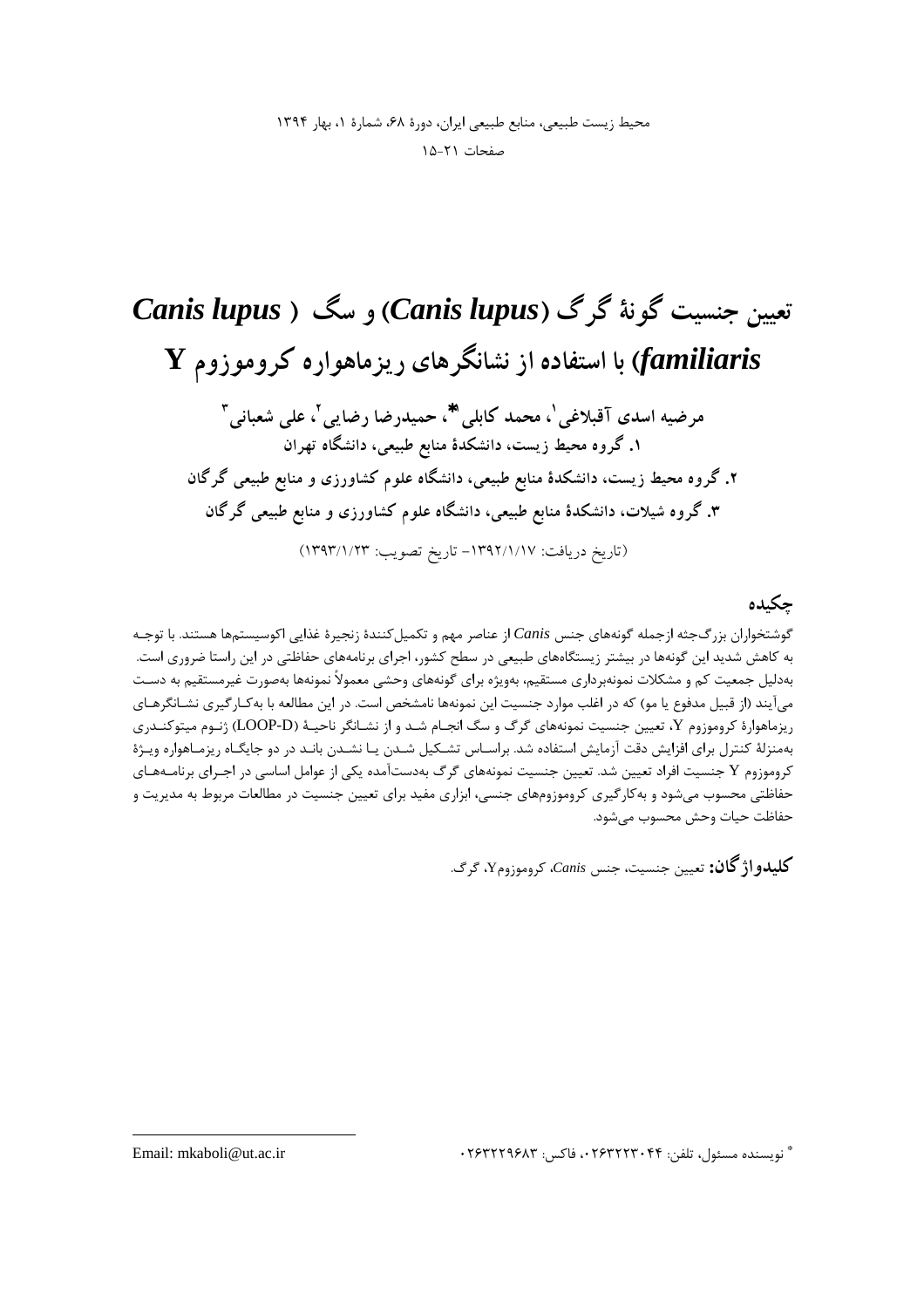١. مقدمه

شكار است (Christen et al., 2004). در بسيارى موارد بین افراد نر و ماده تفـاوت جنســی ظـاهری وجـود نـدارد كـه در ايـن صـورت بـا اسـتفاده از روشهای مستقیم یا روشهای ژنتیکی بـهصـورت غیرمستقیم که اغلب زیستشناسان از نمونـههـای غيرتهاجمي (مانند مدفوع و مو) استفاده مي كننـد، تعیــین جنســیت انجــام مــے شــود. در روش هــای ژنتیکی تعیین جنسیت با بررسـی کرومـوزومهـای جنسی و معمولاً با اسـتفاده از واکـنش زنجيـرهای پلي مراز <sup>۳</sup> انجام مي شـود (Christen *et al.*, 2004). کروموزوم Y کوچکترین کروموزوم در پستانداران است و اندازهٔ آن در سگسانان ۲۷ میلیـون جفـت باز تخمین زده شده است. کروموزوم Y به نشــانگر باارزشی در اکولوژی مولکولی و شناسایی افراد تبدیل شده است. در کـل گونـههـای پسـتانداران  $XY$ تر کیب کروموزومی افـراد نـر بـهصـورت XY و در افراد ماده بهصورت XX است. این کروموزوم ژنهای کمبی دارد، همچنـین تنـوع نوکلئوتیـدی كروموزومهاى جنسى محدودتر از ساير نقاط ژنـوم هسته است (Kariya et al.,2009). در ایسن کروموزوم نوترکیبی صورت نمی گیرد و فقط در دو قطعهٔ کوچک (شبهاتوزومی) در هر دو انتهای ایـن  $X$  كرومـوزوم طـى فراينــد ميــوز بــا كرومــوزوم نوتر کیبی صورت مے گیرد (Oliver et al.,1999 -MS34A دو جايگــاه. Olivier & Lust, 1998; در گونــههــای جــنس Canis شناســایی MS34B شدهاند. بـا توجــه بــه اینکــه جایگــاه لوکــوس۵هــای MS34B-MS34A در ناحيــــهٔ غيــــرتركيبــــي در Sundqvist et al., ) كروموزوم Y قرار گرفتـه اسـت 2001) و لوكوس هاى مشابه آن هـا در كرومـوزوم X وجود ندارد، کرومـوزوم Y شـاخص مناسـبي بـراي تعیین جنسیت در پستانداران است ( Hellborg et ", 2004; Frankham, 2005; Godinho et al.al c 2007.2011; Nishida et al.). به عنوان مثال تا كنون جايگـاەھـاي MS34B-MS34A , يزمـاهوارة كروموزوم Y در مطالعـات متعـددي اسـتفاده شـده

اگرچه گرگ&ا (Canis lupus) توانایی زیســتن در انواع زیستگاههـا را دارنـد در سـالهـای اخیـر در بيشتر مناطق كشور جمعيت آنها بهشدت كـاهش یافته و در برخی مناطق بهطور کامل نـابود شـده است. براسـاس طبقــهبنــدی کنوانســیون تجــارت بين|لمللي گونههاي جانوري و گياهــان وحشــي در معرض خطـر انقـراضCITES' در ســال ۲۰۰۷ در طبقــهٔ دو (در معــرض خطــر انقــراض) قــرار دارد (Ziaei, 2009). گرگها ازجمله طعمـهخـواراني هستند که تأثیرات زیادی بر یوپایی سیسـتمهـای اکولوژی طعمه ـ طعمهخوار و کنترل جمعیتهای طعمه می گذارند. واحد اجتماعی گرگ&ا بهصورت دسته است، گے گھـا معمـولاً مونوگـام هسـتند و گرگ نر که گرگ آلفا نامیده می شود، هدایت گروه را به عهده دارد و در هر دسته تنها جفت های آلفا مجاز به جفت گیری|ند (Mech & Boitani 2003). تعیین جنسیت یک عامل اساسی در برنامههای مديريت حيات وحش و بهويژه در مطالعات رفتاري محسوب میشود و در گونههـای مونوگـام اهمیـت ویژهای دارد، زیرا نسبتهای جنسبی همـواره بـر عواملي مانند اندازة جمعيت مؤثر، حداقل جمعيت زیستمند و نرخ رشد گونهها مؤثر هستند و اغلب یک عامل کلیدی در حفاظت جمعیتها محسوب میشوند، چنانچـه در اجـرای برنامـههـای معرفـی مجدد و احیای گونهها نسبت جنسی تعـداد افـراد مؤسس ٔ و تعیین الگوی پراکندگی جنسهای نر و Sundqvist et al., ) دارد (Sundqvist et al., ) 2001). در اغلب پستانداران تفـاوتهـای جنسـی (مانند تفاوت در اندازهٔ بـدن، وجـود شـاخ و رنـگ بـدن) وجـود دارد و تعيـين جنسـيت بـهصـورت مستقيم انجام مےشود ولے روشهـاى مسـتقيم برای برخی گونـههـا دشـوار اسـت، بـهویـژه بـرای گوشتخواران كه اغلب نياز به مشـاهدهٔ جـانور و يـا

<sup>3.</sup> Polymerase chain reaction

<sup>1.</sup> Convention on International Trade in Endangered Species of Wild Fauna and Flora

<sup>2.</sup> Founder effect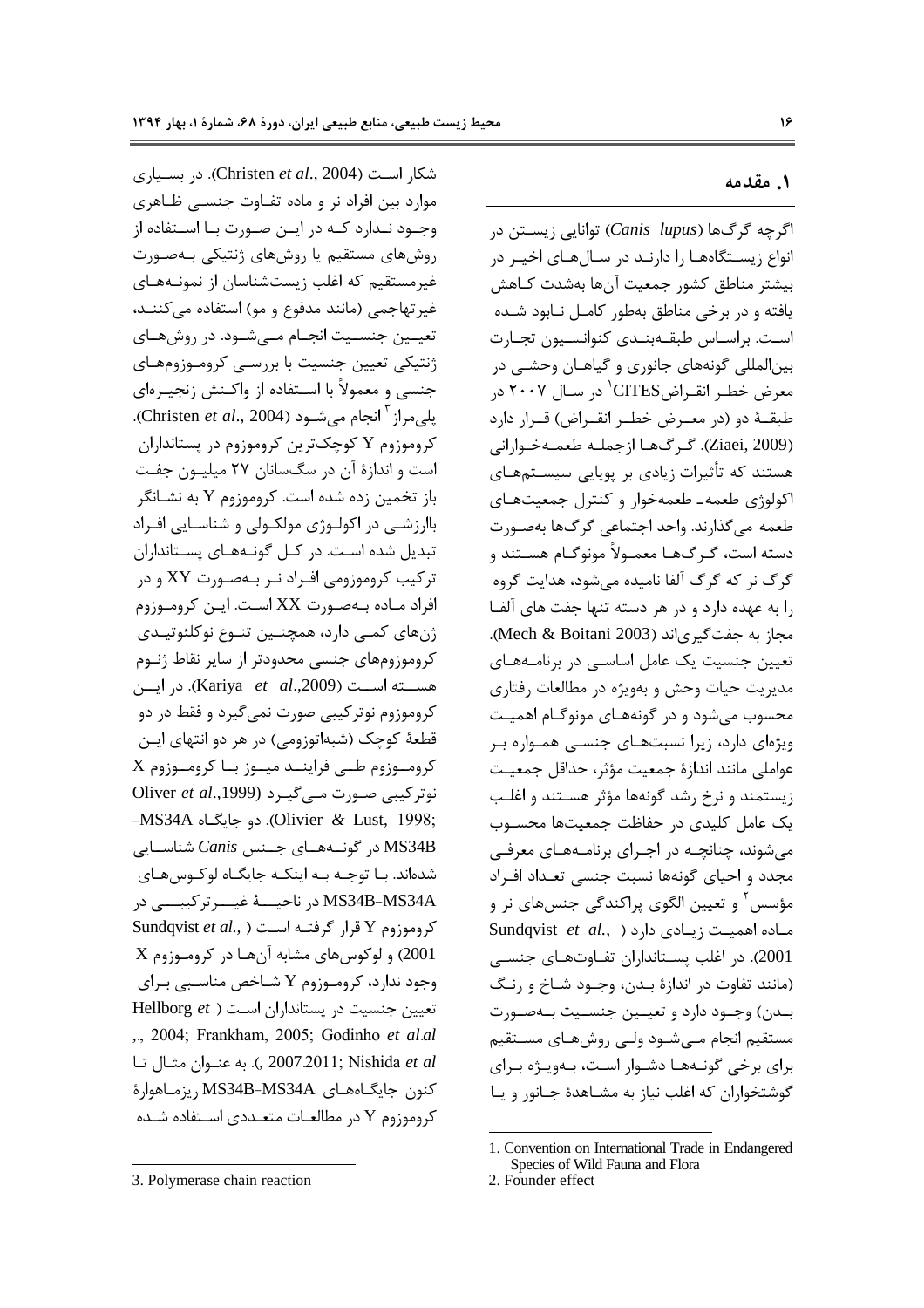اسـت، بــا اســتفاده از ايــن دو جايگــاه ريزمــاهواره كروموزوم Y در اروپـا تعيـين جنسـيت نمونـههـاي بافت و نمونههای غیر تهاجمی جنس Canis صـورت Lacolina et al., 2010; Sundqvist et al., ) كرفت 2001). تعیین جنسیت و پلي مورفیســم گونــههــای نهنگ و شیر دریایی نیز با استفاده از نشانگرهای Nishida et al., 2009; شد ( Nishida et al., 2009; ) .(Kariva et al., 2007)

بنابراین، در این پژوهش سگ اهلی به منزلهٔ یکی از گونههای جنس Canis بهدلیل سهولت دسترسی به نمونهها نیز بررسـی و تـلاش شـد کـه جنسـیت نمونههای ژنتیکی دو گونهٔ گرگ و سگ بـا بررسـی دو جايگاه MS34B-MS34A ريزماهواره كروموزوم  $\mathbf Y$ تعيين شود.

### ۲. مواد و روش ها

طی این مطالعه دو لوکوس ریزماهواره ویژهٔ کروموزوم Y با استفاده از واکنش زنجیـرهای پلـیمـراز در ۲۸ .<br>نمونه گرگ از استانهای مختلف کشـور و ۳۲ نمونـه سگ بررسی شدند و برای یقین در تعیین جنسیت از نشانگر ناحیهٔ کنتـرل <sup>۱</sup> ژنـوم میتوکنـد<sub>ر</sub>ی (loop-d) <sup>۲</sup> به منزلهٔ کنترلی برای افزایش دقت آزمـایش اسـتفاده شد (در کل نمونــههــای بررســیشــده تکثیــر ناحیــهٔ کنترل ژنوم میتوکندری برای تعیین کیفیت DNA استخراجی در نمونهها به کار برده شد). شـایان ذکـر است که نمونههای سگ و بعضی نمونههای گرگ که بهصورت مستقيم تهيه شدند، جنسيت آنهـا هنگـام نمونهبرداری ثبت شد، ولی نمونههـای گـرگ متعلـق به بانک ژن سازمان حفاظت محیط زیست جنسـیت نامشخص داشتند. ابتدا نمونههای سگ کـه جنسـیت مشخص داشـتند آزمـايش شـدند و بعـد از كسـب اطمینان از صحت تعیین جنسیت، نمونههای گرگے که جنسیت آنها هنگام نمونهبرداری ثبت شـده بـود بررسی شدند و نتایج نشان داد که جنسیت نمونـههـا

1. Control region (d-loop)

2. Displacement loop

بــا نتــايج حاصــل از ايـــن پـــژوهش همخـــواني دارد. درنهایت نمونههـای گرگـی کـه جنسـیت نـامعلومی داشتند بررسی شدند.

#### ۰.۲. نمو نه بر داری

با همکاری سازمان حفاطت محیط زیست از ۲۸ قلاده گرگ از نقاط مختلف کشور (همدان، زنجان، قزوين، آذربايجان غربي، آذربايجان شرقي، سمنان، اصفهان، چهار محال و بختیاری، بجنـورد، بوشـهر، هرمزگـــان و خوزســـتان) و ۳۲ قــــلاده ســـگ از استانهای همدان و زنجان نمونه بافت (ماهیچـه) تهيــه شــد. نمونــههــا ابتــدا در الكــل و ســپس در سیلیکاژل قرار داده شدند و برای استخراج DNA به آزمایشگاه منتقل شدند.

### ٢.٢. آمادهسازي نمو نهها

نمونههای بافتی ابتدا در اتانول ۹۶درصد تـا زمـان استخراج DNA نگهداری شدند. استخراج DNA با استفاده از کیت (AccuPrep) انجـام شـد. DNA استخراجي تـا زمـان PCR در دمـاي ٢٠- درجـه نگهداری شد. کیفیت و کمّیت DNA استخراجی نیز با استفاده از ژل آگــاروز یــکدرصــد و دســتگاه اسیکتروفتومتری تعیین شد.

۳.۲. واکنش زنجیرهای پلیمراز و الکتروفورز بهمنظور تعیین جنسیت نمونههای گرگ و سگ از جایگاههای ژنی MS34A و MS34B استفاده شد. برای دو لوکوس A وB از دو آغازگر پیشـرو و یـک آغازگر پسـرو اسـتفاده شـد و در واكـنش PCR از چرخهٔ حرارتی پلهای رو بـه پـایین <sup>۳</sup> اســتفاده شــد (جدول ۱) (Sundqvist et al., 2001).

تکثیـر جایگـاههـای ژنـی بـا اسـتفاده از واکـنش زنجیرهای پلی مراز در حجم ۲۵ میکرولیتر و شـرایطی شامل ٢٠ نانوگرم DNA یک واحـد بـین|للملـی tap DNA پل<sub>ی</sub>مراز، بافر ۱x PCR، ۱/۵ میلی مولار کلریـد منیزیم و آبمقطر تا رسیدن به حجم ۲۵ میکرولیتـر

<sup>3.</sup> Touchdwon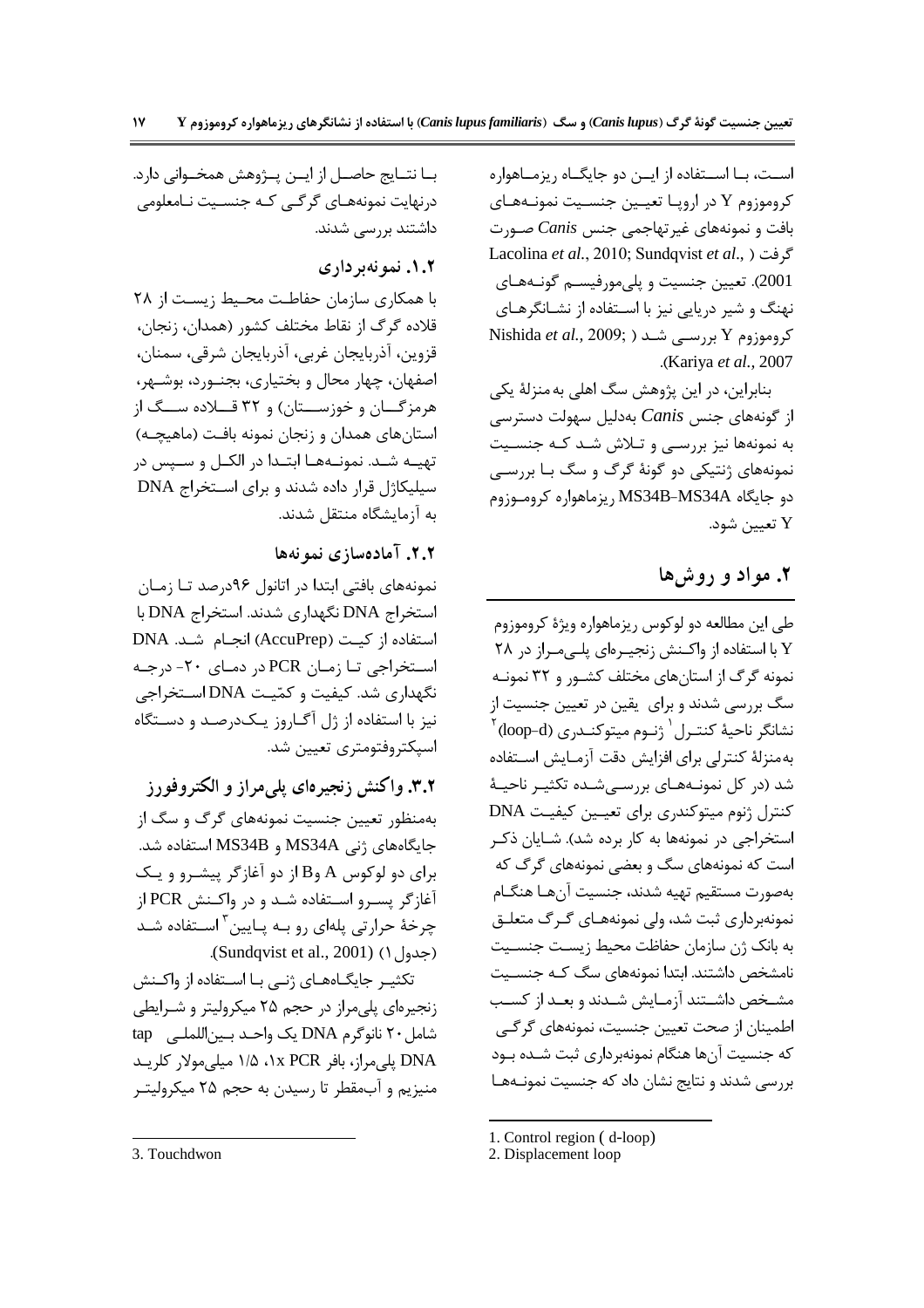انجام گرفت. چرخهٔ دمایی برای تکثیر هـر دو جایگــاه با استفاده از برنامهٔ دمای یلهای رو به پایین انجام شـد که عبارت بود از: ١٠ دقيقه در ٩۵ درجهٔ سانتي گـراد و در ادامه ۴۸ چرخـه شـامل ۴۰ ثانیـه در ۹۲ درجـهٔ سانتی گراد و ۴۵ ثانیه از ۵۹\_ ۶۹ درجه، یک دقیقـه در ۷۲ درجه و بسط نهایی با ۷۲ درجه در ۱۰دقیقـه.

سپس محصول واکنش زنجیرهای پلـیمـراز بـه روی ژل آگاروز دودرصد و ژل اکریـل آمیـد هشـتدرصـد جداسازی شدند. درنهایت تصاویر مربوط به ژلها با استفاده از دستگاه مستندساز ژل ثبت شد و بانـدهای تكثير شده با استفاده از نرمافزار Gelpro Analyzer مشاهده شدند.

| دمای اتصال              | آغازگر                                           | وزن (جفت باز) | جایگاه ژنی |
|-------------------------|--------------------------------------------------|---------------|------------|
| 59-89                   | FAGCCATTCCTGGCCGAGTG<br>R.GGTCCCCTTTTGCCATAGTGT  | $\frac{1}{2}$ | MS34A      |
| $\Delta$ \ - $\Delta$ \ | FAGCCATTCCTGGCCGAGTCC<br>R.GGTCCCCTTTTGCCATAGTGT | ۱۸۰-۱۹۲       | MS34B      |

جدول۱. خصوصیات جایگاههای ژنی به کار بردهشده در این مطالعه

۳. نتايج

۱.۳. تکثیر ناحیهٔ کنترل ژنوم میتوکندری در تمامی نمونههای بررسی شـده بـا اسـتفاده از دو آغــازگر پيشــرو pro-L و يســرو phe-H ناحيــهٔ کنترل ژنوم میتوکندری که (بهمنزلهٔ کنترلی بـرای تعيين جنسيت) تكثير شد (شكل ١). انـدازة قطعــهٔ تكثير شده حدود ١٤٠٠\_ ١۵٠٠ جفت باز بود.

# ۲.۳. تکتیب دو جایگ یا MS34B-MS34A

ریزماهوارهٔ کروموزوم Y

این دو جایگـاه در گـرگ&ـا و سـگ&ـای مـاده کـه جنســيت مشخصــى داشــتند تكثيــر نشــدند ولــى در نمونـههـایی بـا جنسـیت نـر بـهخـوبی تکثیـر شـدند (شـكل ٢). همچنـين ايـن دو جايگـاه در سـه فـرد از گرگ&ا با جنسیت نامشخص تکثیـر نشــدند کــه ایــن نمونەها بىەمنزلىۀ نمونىەھىاي مىادە شناسىايى شىدند (جدول ۲).



شکل۱. تکثیر نشانگر ناحیهٔ کنترل ژنوم میتوکندری در نمونههای مطالعهشده (نمونههای نر و ماده)



شكل۲. تكثير دو جايگاه (MS34B–MS34A) ريزماهوارهٔ **كروموزوم Y نمونههاي مطالعهشده** 

# ۴. بحث و نتیجه گیری

با توجه بـه اينكـه جايگـاه لوكـوسهـاي MS34A و MS34B روی بازوی کوچک (arm-p) بین سانترومر و ژن SRY در ناحيهٔ غير تركيبي كروموزوم Y قـرار دارند، این دو جایگاه فقط در نمونـههـای جـنس نـر تکثیر شدند. ولی ژنوم ناحیهٔ کنترل میتوکنـدری کـه در کل نمونهها بهمنزلهٔ کنترلی برای تعیـین کیفیـت DNA استخراجی در نمونهها به کار برده شد، در هـر دو جنس نر و ماده تکثیر شد. با در نظر گرفتن اینکـه این دو ریزماهواره نتایج یکسانی در تعیـین جنسـیت داشتند، میتوان نتیجه گرفت حتی با کاربرد یکـی از این دو ریزماهواره براساس تشـکیل شـدن یـا نشـدن باند، میتوان جنسیت گونههای جنس Canis را بهخوبی تعیین کرد. کروموزوم Y پویایی زیـادی دارد و بـه ايـن دليـل بعضـي ژنهـاي ايـن كرومـوزوم را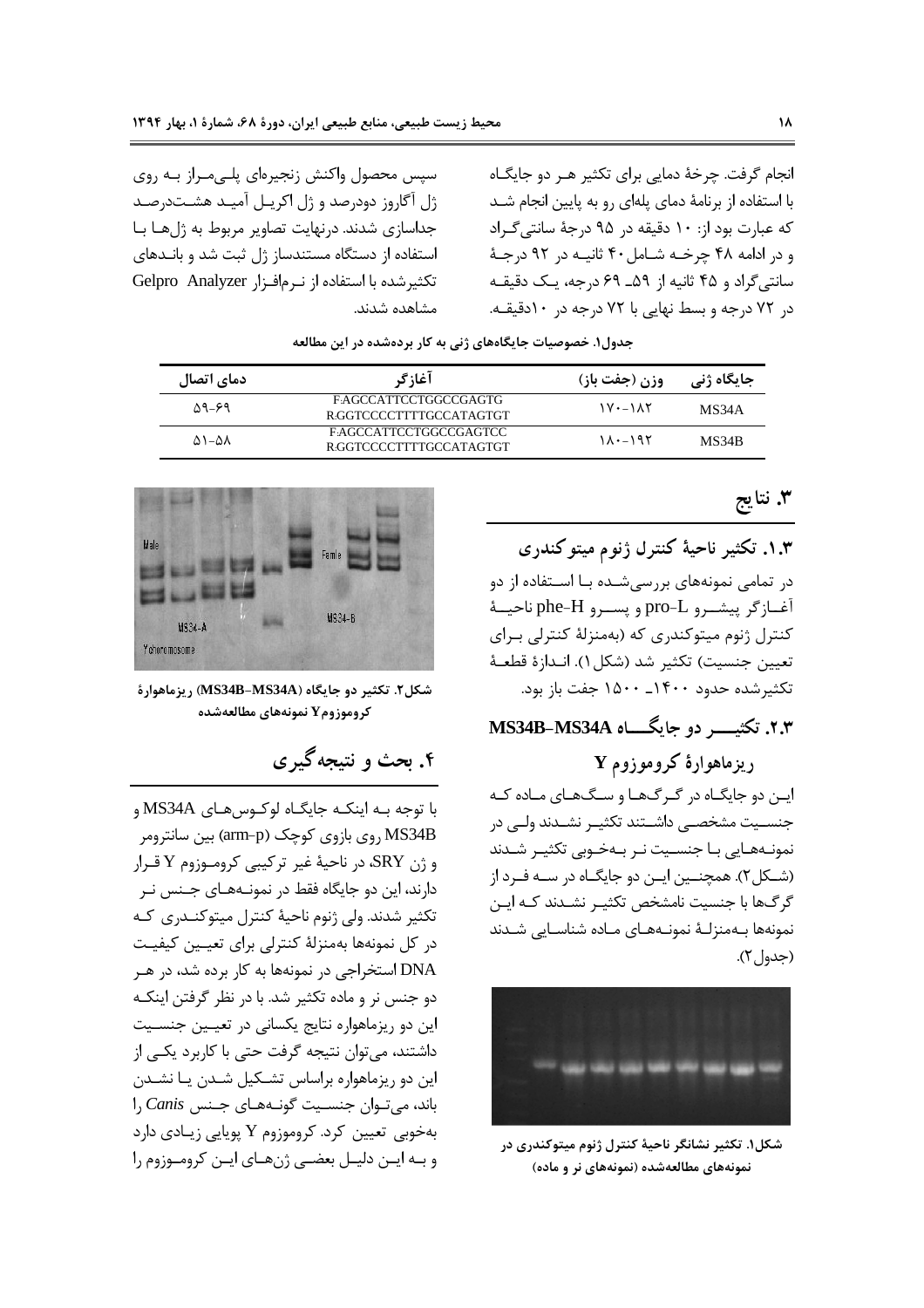شغال، کايوت و دينگو) تکثيـر مـيشـوند، همچنـين Rutledge و Koblmuller توانســـــتند جنســـــيت گونههای کایوت، گرگ سرخ و گرگ خاکستری را در آمریکای شمالی بـا اسـتفاده از بررسـی جایگــاههــای ریزماهواره ویژهٔ کروموزوم Y در نمونـههـای بـافتی و نمونههـای غیـرتهـاجمی تعیـین کننـد ( Olivier et al.,1999; Rutledge et al., 2009, Koblmuller et al., 2010). همچنسین Sugimoto بــرای تعیسین ساختار ژنتیکی دو گونهٔ در خطر انقراض ببـر آمـور و پلنگ با طراحي آغـازگرهـاي ويـژهٔ كرومـوزوم Y در گربهسانان توانستند جنسیت این دو گونه را براسـاس تشکیل شدن یـا نشـدن بانـد بـا اسـتفاده از تکنیـک RFLP در ۱۰۲ نمونهٔ سرگین و بافت تعیین کننـد .(Sugimoto et al., 2006)

نمیتوان در همهٔ گونــههــا تکثیــر کــرد، بنــابراین، در طراحی نشانگرها برای بخشهای حفاظت شـدهٔ ایـن Hellborg et al., ) كروموزوم بايد دقت صورت گيرد 2004). با توجه به اینکه جایگاههای ریزماهواره به کار گرفتهشده در این مطالعه براسـاس گـرگ&ـای اروپـا طراحی شده بودند ولی بهخوبی در گرگ&ـای ایـران کـه از ســطح تنــوع ژنتيکــي بيشــتري نســبت بــه گرگهای اروپا برخوردارنـد، تکثیـر شـدند ( .Asadi 2012). طي انجام ايـن پـژوهش در تكثيـر شـدن يـا نشدن جایگاههای ریزمـاهواره کرومـوزوم Y بـین دو گونهٔ گرگ و سـگ تفـاوتی مشـاهده نشـد. براسـاس نتایج Olivier در سال ۱۹۹۹ که این جایگاههـا را در گونههای مختلف بررسی کرد، نشــان داد کــه ایــن دو جایگاه در گونـههـای جـنس Canis (گـرگ، روبـاه،

|                                      | گونه |    | تعداد افراد   | تكثير ناحية كنترل ژنوم<br>ميتوكندرى | تكثير جايگاه<br>MS34A | تكثير جايگاه<br>MS34B |
|--------------------------------------|------|----|---------------|-------------------------------------|-----------------------|-----------------------|
| نمونەھايى كە<br>جنسيت مشخص<br>داشتند | گ گ  |    | ۴ نمونه ماده  |                                     |                       |                       |
|                                      |      |    | ۹ نمونه نر    |                                     |                       |                       |
|                                      |      |    | ۱۵ نمونه ماده |                                     |                       |                       |
|                                      |      |    | ۱۷ نمونه نر   |                                     | ✓                     |                       |
| نمونەھايى كە                         | گر گ | ۱۵ | ۳ نمونه ماده  |                                     |                       |                       |
| جنسيت نامشخص<br>داشتند               |      |    | ۱۲ نمونه نر   |                                     |                       |                       |

جدول۲. نتایج تعیین جنسیت نمونههای گرگ و سگ

جنسيت بهصورت مستقيم وجـود نـدارد، بنـابراين سعی بر این است که از نمونههای غیرتهاجمی مانند مو و سرگین اســتفاده شــود، کــه معمــولاً جنســیت چنین نمونههایی نامشخص است و بـا اسـتفاده از نشــانگرهای ویــژهٔ کرومــوزومهــای جنســی ماننــد كروموزوم Y مي توان جنسيت نمونههـا را مشـخص Frankham, 2005; Seddon et al., 2005; ) کرد Scandura, 2005; Scandura, 2004). امروزه استفاده از کروموزومهای جنسی بهویـژه کرومـوزوم روش مناسبی برای تعیین جنسـیت نمونـههـایی Y كــه بــه دلايــل متفــاوتى ماننــد كشــف نمونــه از با توجه به تخریب شدید زیستگاههای طبیعـی و كاهش جمعيت گونـههـاي جـنس Canis (ازجملـه گونههای در معرض تهدیدی مانند شاهروباه و روباه ترکمنی) در بیشتر نقـاط کشـور و تعیـین سـاختار ژنتیکــی جمعیــتھــا در برنامــهھــای حفــاظتی و مديريت جمعيتها تعيين جنسـيت امـري لازم بـه شمار می رود. معمولاً در اجرای برنامههـای حفاظـت حيات وحش بهدليـل تـراكم پـايين گوشـتخواران و ویژگی های خاص رفتاری آنها مانند کمیـاببـودن، فعالیــت، داشــتن خــوی تهــاجمی و نظــایر آن، در بيشتر مواقع امكان نمونهبرداري مسـتقيم و تعيـين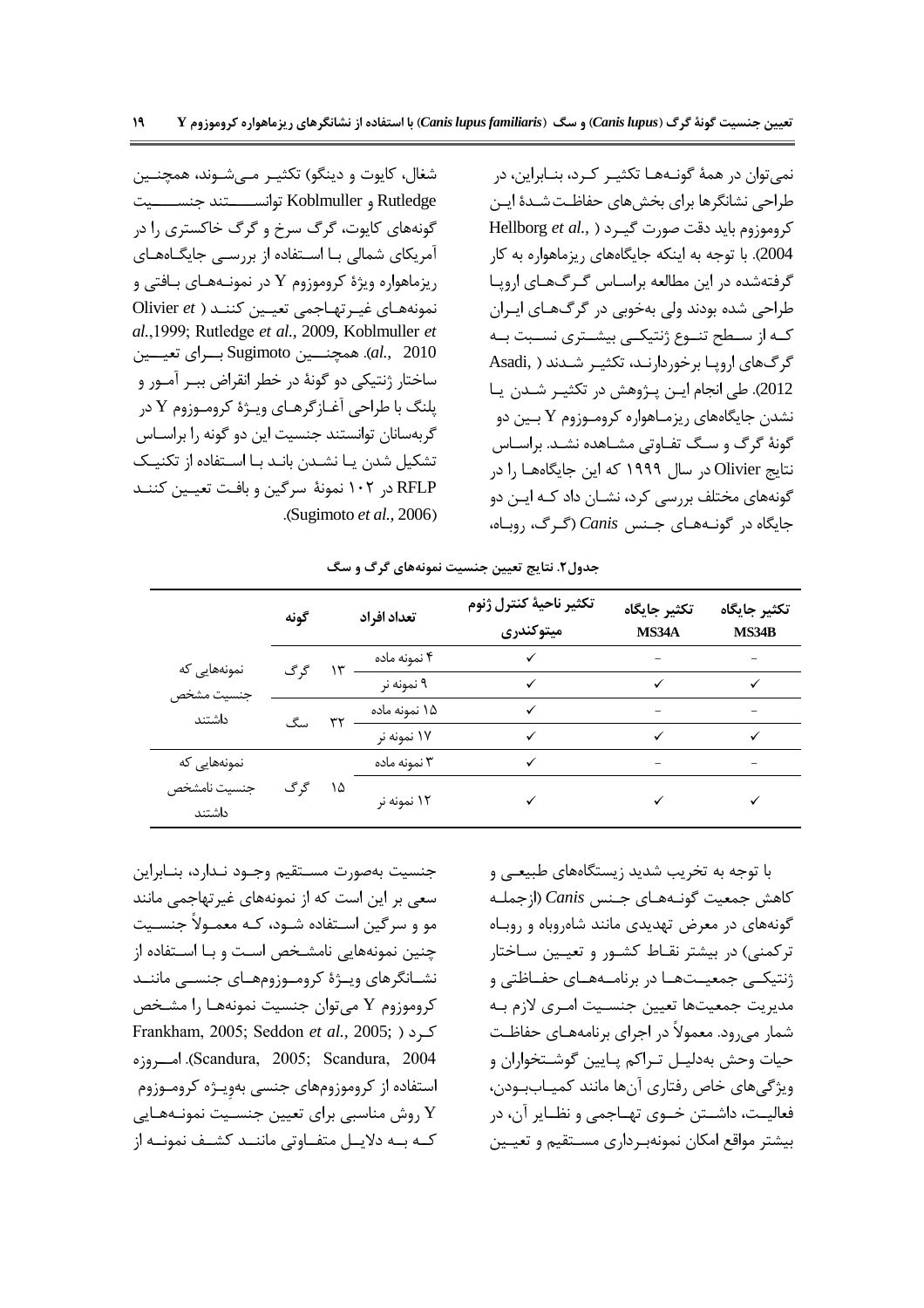استان همـدان کـه در مراحـل نمونـهبـرداری ایـن پژوهش همکاری کردند، تقدیر و تشـکر مـی شـود. این پژوهش بـا حمایـت مـالی ادارهٔ کـل حفاظـت محیط زیست اسـتان همـدان در چـارچوب طـرح كاربردي آن ادارهٔ كل به انجام رسيده است.

شکارچیان متخلف و اطلاعاتی در خصوص جنسـیت آنها در دسترس نیست، محسوب میشود. تقدیر و تشکر بــدینوســیله از همکــاری کلیــهٔ محــیطبانــان و كارشناسان محترم ادارهٔ كل حفاظت محيط زيست

#### **REFERENCES**

- 1. Asadi, A.M.2012 .Gene flow between wolf and dog using mitochondrial DNA (mtDNA) and Y chromosome microsatellite (SSRs) markers in Hamedan Province .Faculty Natural Resources .Thesis MSc.Tehran University .100 p (.in Persian).
- 2. Christen, L.W., Stewart, W.B., Bruce, W.B.Genetic methods improve accuracy of gender determination in beavers. Journal of Mammalogy .2004.85.6:1145-1148.
- 3. Frankham R :Genetics and extinction. Biological Conservation .2005.126 .131-140.
- 4. Godinho, R., Llaneza, L., Blanco, J.C., Lopes, S., Álvares, F., García, E.J., Palacios, V,. Cortes, Y,. Talegon, J., Ferrand, N. Genetic evidence for multiple events of hybridization between wolves and domestic dogs in the Iberian Peninsula .Molecular Ecology .2011 .20, 5154-5166.
- 5. Hellborg, L., Ellegren, H. Low levels of nucleotide diversity in mammalian Y Molecular Biology and chromosomes Evolution. 2004: 2.11 .158-163.
- 6. Koblmuller, S., Nord, M., Wayne, R., Leonard, J .Origin and status of the Great Lakes wolf. Molecular Ecology .2009.18. 2313-2326.
- 7. Kariya, T., Igarashi, M., Wada, K., Burkanov, V., Koyama, S., Hoshino, H., Oshida, T .Lack of sequence variation of Y chromosome-linked loci in Steller's sea lions) Eumetopias jubatus (from Iony Island and the Kuril Islands. Mammalogical Society of Japan .2009.34:33-36.
- 8. Lacolina, L., Scandura, M., Gazzola, A., Cappai, N., Claudia, C., Mattioli, L., Vercillo, F., Apollonio, M.Y-chromosome microsatellite variation in Italian wolves :

Acontribution to the study of wolf-dog. Mammalian Biology .2010.75 .341-347.

- 9. Mech, L.D., Boitani, L. Wolf social ecology. and :wolves behavior, ecology  $In$ conservation . University of Chicago press, Chicago .Illinois .2003 .pp. 472.
- 10. Nishida, S., Goto, M... Pastene, L., Kanda, N., Koike, H .Phylogenetic Relationships Revealed by Y-Among Cetaceans Chromosome Sequences .Zoological Science .2007 .24 .723-732.
- 11. Olivier, M..., Lust, G. Two DNA sequences specific for the canine Ychromosome. Animal Genetics .1998 .29:146 -14.
- 12. Olivier, M., Breen, M.., Binns M., Lust, G. Localization and characterization of nucleotide sequences from the canine Y chromosome .Chromosome Research .1999. 7.223-233.
- 13. Rutledge, L., Garroway, C., Loveless, K., Patterson, B. Genetic differentiation of eastern wolves in Algonquin Park despite bridging gene flow between coyotes and grey wolves . Heredity . 2010 . 1-12.
- 14. Scandura, M . The use of microsatellites in the study of social structure in large mammals : Italian wolf and fallow deer as case studies . University of Bielefeld, Faculty of. 2004.pp:135.
- 15. Scandura. M . Individual sexing and genotyping from blood spots on the snow :A reliable source of DNA for non-invasive genetic surveys .Conservation Genetics . 2005.6:871-874.
- 16. Seddon, J.M. Canid-specific primers for molecular sexing using tissue or noninvasive samples .Conservation Genetics.  $2005.6:147-149.$